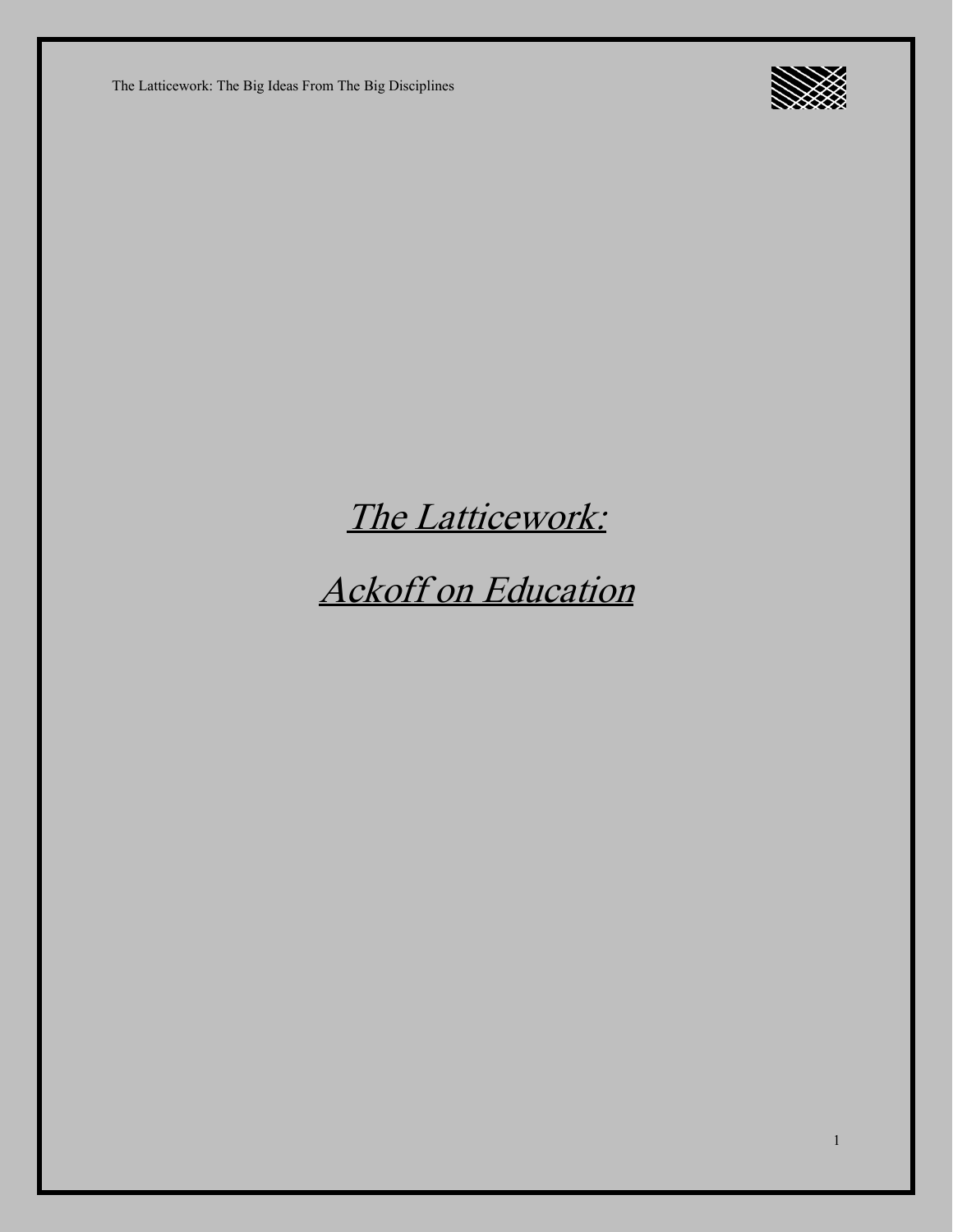

Russell [Ackoff](https://blas.com/ackoffs-best/) is known as one of the godfathers of systems thinking and *Ackoff's Best* is a compilation of his most acclaimed work. Given today's situation, it feels like we might be in the early innings of an education revolution – one where parents are increasingly taking their kid's education into their own hands. With that backdrop, we thought the below might resonate and be valuable food for thought.

- 1. Educators make little or no effort to relate the bits and pieces of information they dispense. Subject matters are kept apart. A course in one subject seldom uses or even refers to the content of another...Such compartmentalization reinforces the concept that knowledge is made up of many unrelated parts. But it is only by grasping the relationship between these parts that information can be transformed into knowledge, knowledge into understanding, and understanding into wisdom...Emphasis on separateness of subjects was characteristic of the Machine Age. Emphasis on relationships and interactions is characteristic of the Systems Age. Machine Age education is disintegrating; that of the Systems Age should be integrating.
- 2. Teachers cheat to stay in the system; students, to get out of it
- 3. Formal education denies the effectiveness of learning processes that take place out of class or school. Most learning takes place without teaching, but schools are founded on teaching, not learning. Therefore, the Systems Age education should focus on the learning process, not the teaching process. In the Systems Age school children should be motivated to learn whatever they ought to learn but never forced to learn what they do not want to. When students want to learn something or the need for learning it becomes apparent to them, they will learn it
- 4. Industrial Age education is variety-decreasing, but individuality should be preserved at all costs. Uniformity and conformity are anathema to progress
- 5. It is artificial and counterproductive to separate play, formal education, and work
- 6. Systems Age education should be organized as a continuing, if not a continuous, process.
- 7. Systems Age education should be carried out by either educational systems that can and do learn and adapt. It should facilitate a student's learning what he wants and needs to learn, enable him to learn more efficiently, and motivate him to want to learn, particularly those things he needs in order to satisfy his own desires and to be socially useful
- 8. Some subjects are best learned by teaching them to oneself, some subjects are best learned by teaching them to others, some skills are best learned through demonstration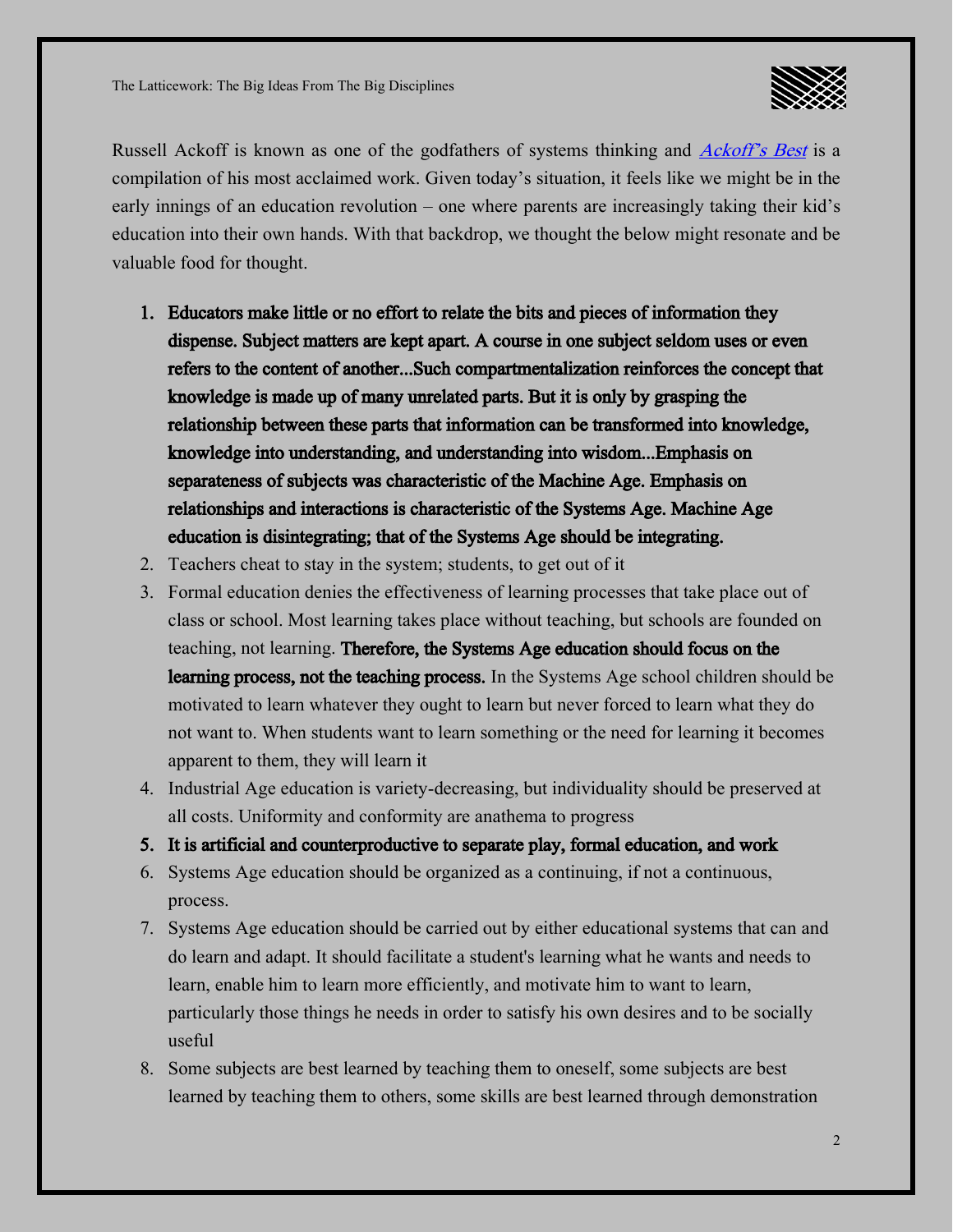

and instruction by one who already has it, awareness of questions that have either not been asked or answered and synthesis of those answers that are available are best attained in seminar discussions guided by one steeped in the relevant area

- 9. Many students are best motivated to learn and best learn how to do so in attempting to solve real problems under real conditions with the guidance of one who is already so motivated and who knows how to learn
- 10. A major deficiency in formal education lies in its formality
- 11.Small groups of 3-5 students can be organized into learning cells in which they teach each other different subjects or different parts of the same subject.
- 12. Closed-book examinations the type most frequently used are poor tests of knowledge or understanding because they are not like real-life situations in which a person's knowledge and understanding are tested and evaluated. They are primarily tests of memory. In real life, we are evaluated by how well we get jobs done.
- 13. I believe it is not nearly as important that a student learns any particular subject as it is that he learns how to learn and how to enjoy doing so. Subjects, disciplines, and even professions are convenient ways of labeling and filing knowledge. But the world is not organized in the same way as our knowledge of it is. There are no physical, chemical, biological, psychological, sociological, or other unidisciplinary problems. The disciplines and subjects are not different parts of the world; they are different ways of looking at the world. Hence, any problem can be looked at form the point of view from any discipline. For example, a doctor may see an elderly woman's lack of good health as a consequence of her weak heart; an architect may see it as deriving from her having to walk up 3 flights of stairs to her inadequate apartment; an economist may see it as due to her lack of income; and a sociologist as a consequence of her family's indifference. Progress comes from creative reorganization of what we already know as from discovery of new things. Therefore, we should not imbed our current wants of knowledge in students' minds as fixed categories. They should be encouraged to organize their learning in ways that best serve them, not us. Because what one learns is not nearly as important as learning how to learn, and because questions are at least as important as answers, students should be free to design their own curricula
- 14. An ounce of information is worth a pound of data. An ounce of knowledge is worth a pound of information. An ounce of understanding is worth a pound of knowledge
- 15. Information is contained in descriptions, answers to questions that begin with such words as who, what, when, where, and how many. Knowledge is conveyed by instructions, answers to how-to questions. Understanding is conveyed by explanations, answers to why questions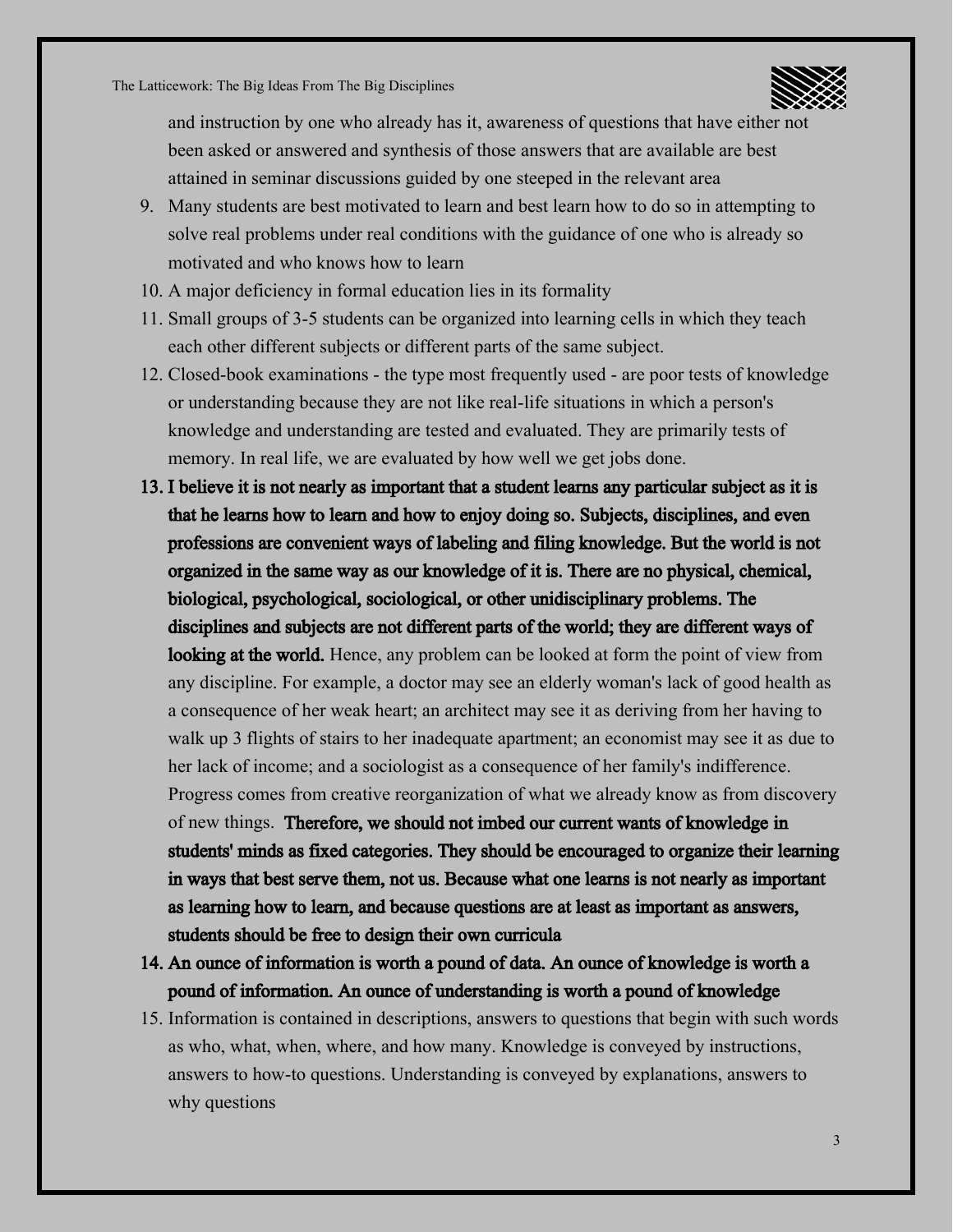

- 16. Effectiveness is evaluated efficiency. It is efficiency multiplied by value, efficiency for a valued outcome. Intelligence is the ability to increase efficiency; wisdom is the ability to increase effectiveness
- 17. There are as many realities as there are minds contemplating them. Learning how to determine what points of view will produce the best treatment should be, but seldom is, an essential part of education
- 18. Academic departments and curricula do not organize knowledge; they organize teachers and disorganize knowledge. It is important for students to realize that the best place to deal with a problem is not necessarily where the problem appears. For example, we don't try to treat headaches with brain surgery, but by swallowing a pill
- 19. What's wrong with teaching? Four things are wrong with teaching. 1) More concerned with transmitting than receiving (although talking to others is a good way to find out what we think, it is often a very poor way of learning what they think). 2) it assumes ignorance on the part of the students. 3) it discourages, if not kills, creativity. 4) it normally uses tests and examinations to determine what students have learned, and they do not do so effectively.
- 20. The less we expect from others, the less we are likely to get from them